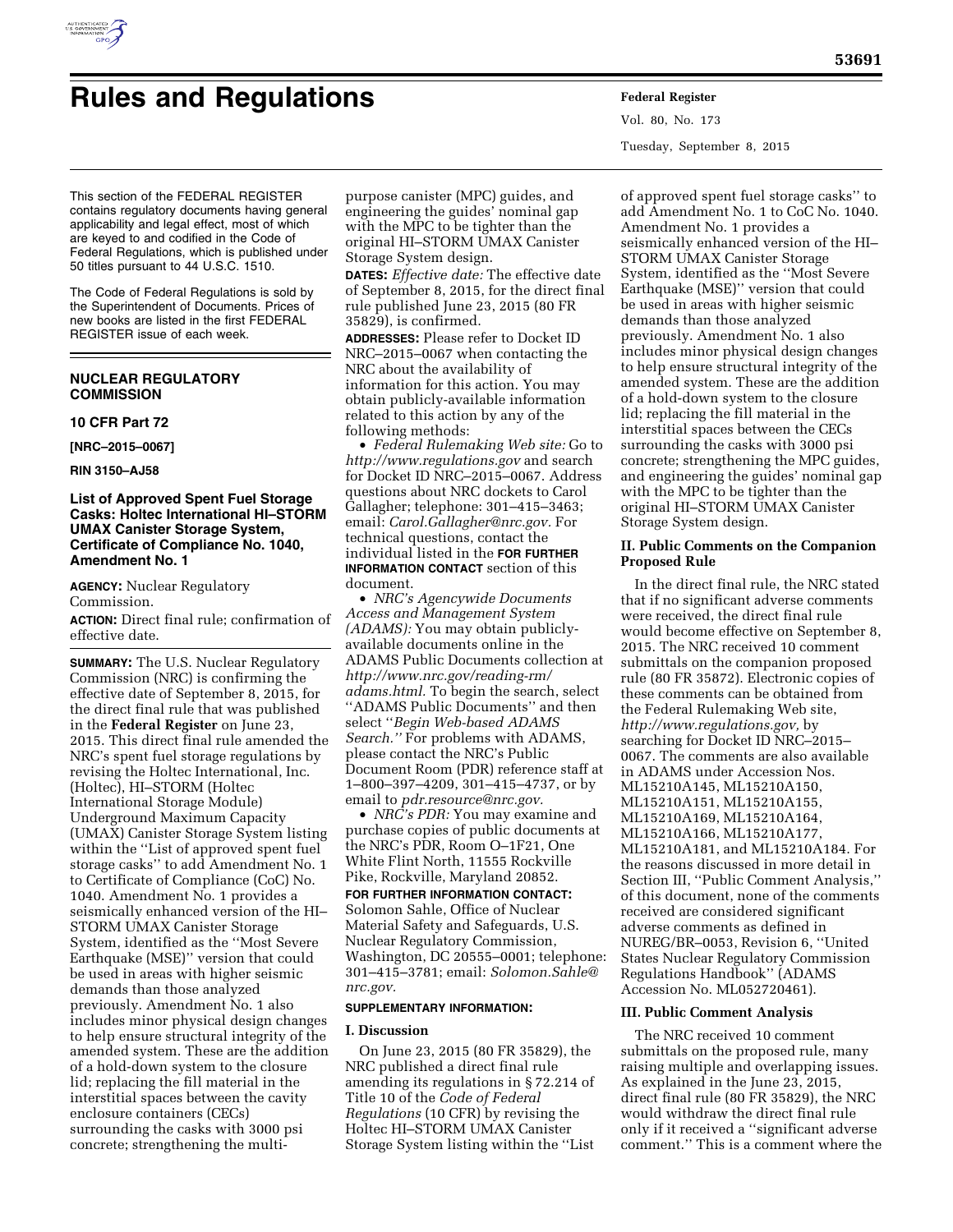commenter explains why the rule would be inappropriate, including challenges to the rule's underlying premise or approach, or would be ineffective or unacceptable without a change. A comment is adverse and significant if:

(1) The comment opposes the rule and provides a reason sufficient to require a substantive response in a notice-andcomment process. For example, a substantive response is required when:

(a) The comment causes the NRC staff to reevaluate (or reconsider) its position or conduct additional analysis;

(b) The comment raises an issue serious enough to warrant a substantive response to clarify or complete the record; or

(c) The comment raises a relevant issue that was not previously addressed or considered by the NRC staff.

(2) The comment proposes a change or an addition to the rule, and it is apparent that the rule would be ineffective or unacceptable without incorporation of the change or addition.

(3) The comment causes the NRC staff to make a change (other than editorial) to the rule, CoC, or Technical Specifications (TSs).

The NRC determined that none of the comments submitted on this direct final rule met any of these criteria. The comments either were already addressed by the NRC staff's safety evaluation report (SER) (ADAMS Accession No. ML15070A149), or were beyond the scope of this rulemaking. The NRC has not made any changes to the direct final rule as a result of the public comments. However, the NRC is taking this opportunity to respond to some of the comments in an effort to clarify information about the 10 CFR part 72 CoC rulemaking process.

For rulemakings amending or revising a CoC, the scope of the rulemaking is limited to the specific changes requested by the applicant in the request for the amendment or amendment revision. Therefore, comments about the system or spent fuel storage in general that are not applicable to the changes requested by the applicant are outside the scope of this rulemaking. Comments about details of the particular system that is the subject of the rulemaking, but that are not being addressed by the specific changes requested, have already been resolved in prior rulemakings. Persons who have questions or concerns about prior rulemakings and the resulting final rules may consider the NRC's process for petitions for rulemaking under 10 CFR 2.802. Additionally, safety concerns about any NRC-regulated activity may be reported to the NRC in accordance with the guidance posted on

the NRC's Web site at *[http://](http://www.nrc.gov/about-nrc/regulatory/allegations/safety-concern.html) [www.nrc.gov/about-nrc/regulatory/](http://www.nrc.gov/about-nrc/regulatory/allegations/safety-concern.html) [allegations/safety-concern.html.](http://www.nrc.gov/about-nrc/regulatory/allegations/safety-concern.html)* This Web page provides information on how to notify the NRC of emergency or nonemergency issues.

The NRC identified the following issues raised in the comments, and the NRC's responses to these issues follow.

# **(1) Potential Supersonic Shear Earthquakes and Site Specific Seismic Standards**

Several commenters raised concerns regarding the ability of this CoC system to withstand seismic events, particularly if the system were to be used at specific sites with known seismic activity, such as San Onofre Nuclear Generating Station (SONGS). These commenters stated that Holtec casks have not been tested for newly discovered potential Supersonic Shear Earthquakes, which might result in a rupture after Supersonic Shear Earthquake Events. According to the comments, cask venting can be blocked after a tsunami leading to cask failure.

#### *NRC Response*

These comments are outside the scope of this rulemaking because they are not specific to the amendment at issue in the rule, but instead raise concerns with the general 10 CFR part 72 requirements and process for certification of the CoC systems. This rule adds Amendment No. 1 to the HI–STORM UMAX Canister Storage System, CoC No. 1040. Applicants submitting CoC's for approval are required to document a design bases for their CoC or amendment CoC, which includes seismic parameters. Under 10 CFR 72.212(b)(6), general licensees (power reactors seeking to use those CoC systems at their specific sites) are required to conduct a review of the CoC's Final Safety Analysis Report (FSAR) and the related NRC SER prior to use of the general license to ensure that the reactor site parameters, including analyses of earthquake intensity, are enveloped by the cask design bases considered in these reports. This rulemaking makes no determination regarding the acceptability of this amended system for use at any specific site. Nor does this rule seek to change the existing generic nature of CoC approvals or the technical qualifications outlined for CoC approval, as currently envisioned in 10 CFR part 72. Commenters with concerns regarding the existing 10 CFR part 72 regulations for technical review and approval of CoC systems could consider filing a petition for rulemaking under 10 CFR 2.802.

## **(2) Wind Effect on Underground Cask Maximum Heat Load**

Commenters stated that according to NUREG–2174 ''Impact of Variation in Environmental Conditions on the Thermal Performance of Dry Storage Casks'' (ADAMS Accession No. ML15054A207), low-speed wind conditions increased the peak cladding temperature on underground systems, and asked whether this was considered in the development of the heat load limits of the HI–STORM UMAX Canister Storage System.

#### *NRC Response*

The comment is outside the scope of this rulemaking because it is not specific to the amendment at issue in the rule. The NRC evaluated and approved the HI–STORM UMAX Canister Storage System heat loads in the initial CoC certification, and this is provided in its SER (ADAMS Accession No. ML15093A510). The Amendment No. 1 application requested no thermal changes that required NRC evaluation.

# **(3) MPC Seismic Evaluation**

A commenter stated that the thin stainless steel MPC canisters are subject to pitting and corrosion (particularly from marine environments like chloride-induced stress corrosion cracking). According to the comment, since cracks may initiate during the initial licensing period in these canisters, cracking canisters should be included in the seismic analysis for MPC's stored while in the HI–STORM UMAX Canister Storage System since it would be of more concern in high risk seismic areas as proposed for this UMAX Amendment.

#### *NRC Response*

The comment is outside the scope of this rulemaking because it is not specific to the amendment at issue in the rule. The NRC has evaluated the design of the HI–STORM UMAX Canister Storage System and has determined that the design is robust, and contains a number of layers of acceptable confinement systems in compliance with 10 CFR part 72 requirements. Furthermore, the NRC has evaluated the susceptibility to and effects of stress corrosion cracking and other corrosion mechanisms on safety significant systems for spent nuclear fuel (SNF) dry cask storage (DCS) systems during an initial certification period. The NRC staff has determined that the HI–STORM UMAX Canister Storage System, when used within the requirements of the proposed CoC, will safely store SNF and prevent radiation releases and exposure consistent with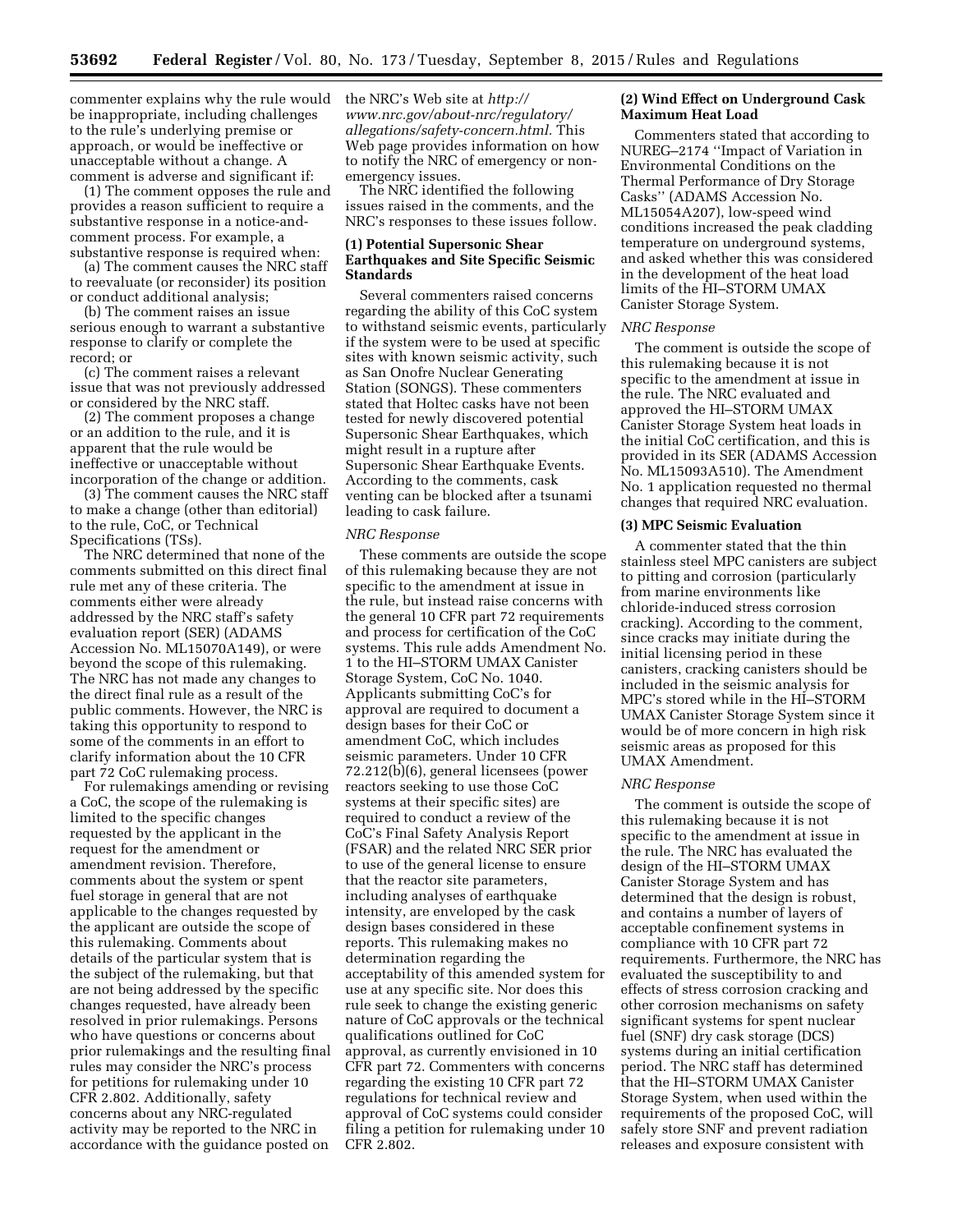regulatory requirements, including seismic requirements. This evaluation is documented in the NRC staff's SERs (ADAMS Accession Nos. ML15070A149 and ML14202A031).

# **(4) Transfer Cask**

Commenters ask if the transfer casks were approved for storage of an MPC in case of a failed MPC.

## *NRC Response*

To the extent that this comment raises a concern with the availability of a transfer cask, it raises an issue that was addressed in the NRC's evaluation of this amendment and fails to cite any specific information that would alter the NRC's conclusions. In this case, the transfer cask utilized in the HI–STORM UMAX Canister Storage System is described in the HI–STORM Flood/ Wind (F/W) Multipurpose Canister (MPC) Storage System FSAR (ADAMS Accession No. ML15177A336). The HI– STORM UMAX transfer cask is authorized to transfer intact MPC's in accordance with the CoC No. 1040 TSs.

# **(5) Failed Canister Remediation**

A commenter asked if there is a plan to remediate a failed canister.

#### *NRC Response*

The comment is outside the scope of this rulemaking because it is not specific to the amendment at issue in the rule, but instead raises a concern with the general 10 CFR part 72 requirement and process for certification of the CoC systems. Implementing corrective actions in the event of a failed MPC is the responsibility of the general licensee and those corrective actions are not incorporated into CoC No. 1040.

#### **(6) MPC Thickness**

Commenters questioned the maximum MPC thickness allowed in this amendment, noting that although the FSAR indicated 0.5″ as the maximum thickness, Holtec has proposed using a thickness of 0.625 at San Onofre (SONGS). The commenters raised concerns regarding the implications of such a change outside of a license amendment where it could be properly evaluated to determine if the change in limiting parameters will affect seismic, thermal, weight, dimensions and other critical analyses.

# *NRC Response*

The comment is outside the scope of this rulemaking because it is not specific to the amendment at issue in the rule, but instead raises concerns with the general 10 CFR part 72

requirements and process for certification of the CoC systems. The nominal MPC thickness for the canisters certified under CoC No. 1040, Amendment No. 1 is 0.5″. The NRC has no knowledge of a Holtec proposal to increase the thickness of an MPC to 0.625″. If presented with an amendment request to do so, the NRC will evaluate it in accordance with 10 CFR part 72 requirements.

#### **(7) Definition of ''Long-term''**

Commenters requested the NRC require a definition of ''long-term'' in the FSAR.

# *NRC Response*

The comment is outside the scope of this rulemaking because it is not specific to the amendment at issue in the rule, but instead raises general concerns regarding terminology. The definitions required by the NRC to support the evaluation and approval of CoC No. 1040, Amendment No. 1, are provided in Appendix A of the CoC, Technical Specifications for the HI– STORM UMAX Canister Storage System. ''Long-term'' is a general descriptive term that is not required to support any regulatory or technical evaluation, and thus is not required to be more formally defined.

#### **(8) Definition of Underground**

Commenters requested the NRC define the term ''underground'' as used in this system. The comments raised concerns that a structure that is only partially underground, but covered on the side with an ''earthen berm,'' could still be considered ''underground'' for compliance with this CoC.

#### *NRC Response*

The comments regarding the need to define the term ''underground'' as used in the HI–STORM UMAX Canister Storage System are outside the scope of this rulemaking because they are not specific to the amendment at issue in the rule, but instead raise concerns with the general 10 CFR part 72 requirements and process for certification of CoC systems. In this instance, Holtec has provided and analyzed specific structure placement parameters, and the NRC has evaluated these parameters that bound the placement of such a system in the ground. Pursuant to the regulatory requirements in 10 CFR 72.212(b), any general licensee that seeks to use this system must determine that the design and construction of the system, structures, and components are bounded by the conditions of the CoC by analyzing the generic parameters provided and analyzed in the FSAR and

SER to ensure that its site specific parameters are enveloped by the cask design bases established in these reports. The NRC is aware of the SONGS proposed configuration submitted to the California Coastal Commission and is closely monitoring this issue. The NRC will continue to ensure that the facility constructed at SONGS meets the requirements of the CoC and TS of the specific DCS system selected by Southern California Edison.

#### **(9) Heat Load Charts**

One commenter stated that the FSAR indicates that changes to storage cell kW heat loads were made and requested that the NRC determine if this was evaluated in the amendment request. The comment also requested clarification on the placement configuration of SNF assemblies in the MPC, as well as the rationale for the heat load configuration.

#### *NRC Response*

This comment is outside the scope of this rulemaking because it is not specific to the amendment at issue in the rule, but instead raises concerns with the general 10 CFR part 72 requirements and process for certification of CoC systems. The comment is addressing revision bars that are incorporated into the HI– STORM UMAX Canister Storage System FSAR, Revision 2 (ADAMS Accession No. ML14202A031). The tables referenced in the comment were revised due to changes made during the original HI–STORM UMAX Canister Storage System evaluation; 10 CFR 72.248(a)(1) requires that an updated FSAR reflecting any changes made during the NRC review process be submitted within 90 days after an approval of the cask design. The loading patterns were evaluated and approved by the NRC staff in its initial SER (ADAMS Accession No. ML15093A510). The Amendment No. 1 application required no further changes to these tables requiring NRC evaluation.

### **(10) MPC Inspection**

A commenter requested that the NRC clarify that the MPC leak test inspection, that is used to verify the integrity of the confinement boundary, is performed before the MPC is loaded with fuel.

#### *NRC Response*

This comment is outside the scope of this rulemaking because it is not specific to the amendment at issue in the rule, but instead raises concerns with the general 10 CFR part 72 requirements and process for certification of CoC systems. The HI–